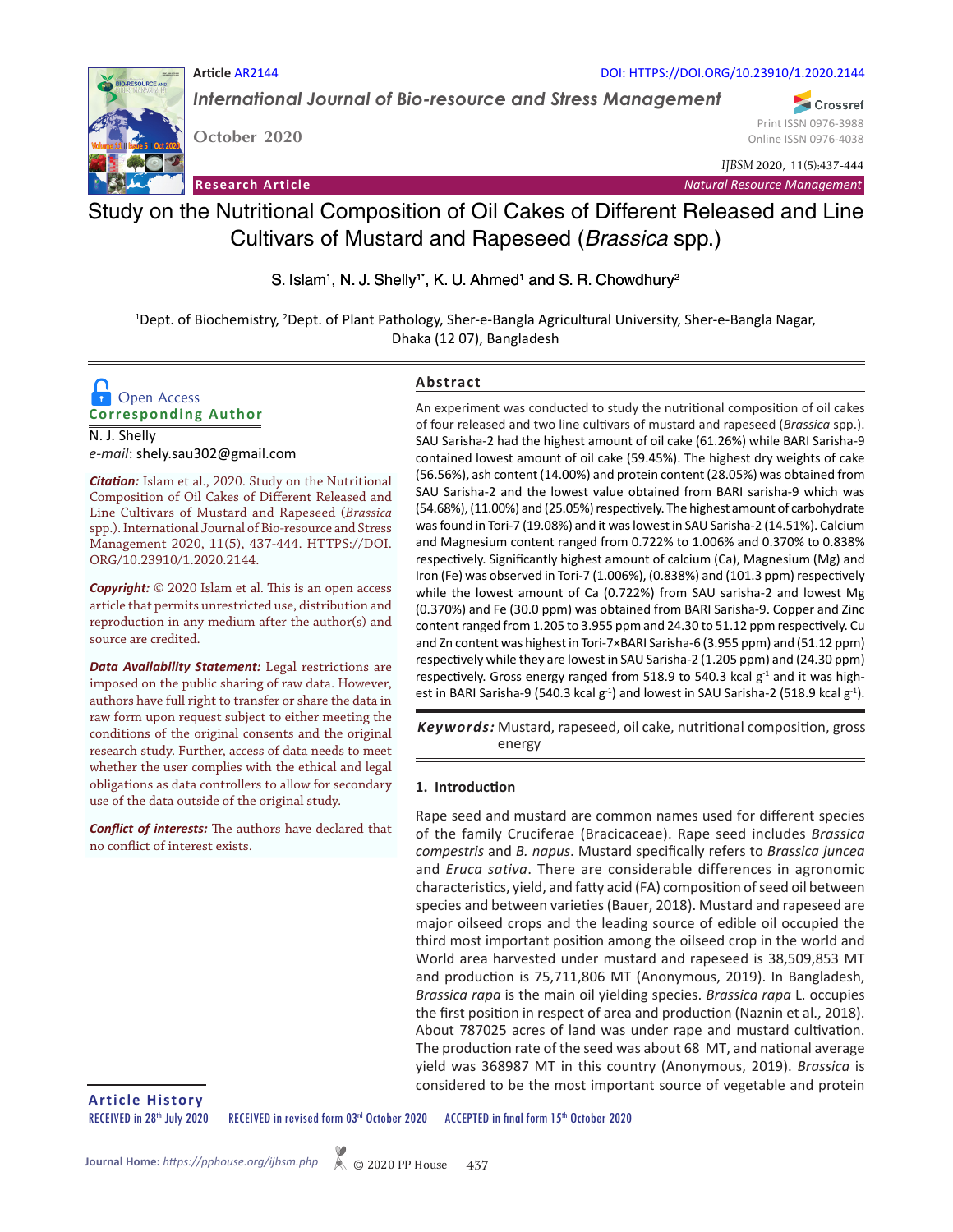rich meal worldwide (Cardoza and Stewart, 2003). Oil cakes/ oil meals are by-products obtained after oil extraction from the seeds and are used for various purposes. It is a nutritious food items for cattle and fish. Hossain et al. (2013) observed that the growth of silver carp (*Hypophthalmichthys molitrix*) and bata (*Cirrhinus reba*) is faster by using feed containing rice bran and mustard cake. It is also used as a good organic fertilizer and ingredient of composts. Mustard cake is rich in nitrogen (4.8%), phosphorous (2% as  $P_2O_5$ ) and potassium (1.3% as  $K_2O$ ) which are essential requirement to maintain fertility of soil and proper growth of plant (Solvent extractor's association of India, 2014). Ibrahim and Mumtaz (2014) in their research observed that fungal inoculation with mustard cake increased the plant yield. The composition of mustard cake varies with the variety, growing conditions and processing methods. Edible oil cakes have a high nutritional value; especially have protein contents ranging from 15% to 50% (Ramachandran et al., 2007). The protein quality and quantity obtained from oil cake of *B. campestries* is high (Chowdhury et al., 2010). The amino acid composition of mustard protein is well balanced; it is rich in essential amino acids. This advantageous chemical composition and its relatively low price offer wide possibilities for usage of this valuable seed (Gadei et al., 2012). The crude protein content varies from 33–40% of which 80–83% is true protein with appreciable proportion of albumin, glutelin and globulin (Klockeman et al., 1997). The protein is rich in lysine and sulphur containing amino acid which are limiting in cereal protein, making it excellent complementary to cereals in completing biological value of protein. Moreover, the composition of amino acids is well balanced for application as protein supplement for human nutrition and some properties of the mustard protein have been reported to be comparable with casein and even better than other plant proteins including that of soybean, pea, and wheat (Ghodsvali et al., 2005). Mustard cake contains 21% carbohydrate. Carbohydrate constitutes mainly soluble sugars (≈10%), cellulose (4–5%), pectins (4–5%), hemicellulose (3%) and starches (<1%). 21% lipid, 8.5% crude fibre, and 8% ash (Devi and Devi, 2011). It is also a good source of bioactive components including phenolics (77–81 mg kg<sup>-1</sup>), glucosinolates and phytates; phenolics can be present in free or esterified (upto 80%) forms or it can be conjugated with other insoluble compounds (Naczk and Shahidi, 1992). Several breakdown products of glucosinolate in mustard cake have pesticidal properties, including weed suppression capacity (Boydston et al., 2008). Oil cakes are also a good source of different minerals. Bachheti et al. (2012) found that mineral content of mustard seed oil (*Brassica campestris*) is (694.3 g 100 g<sup>-1</sup>), (4.86 g 100 g<sup>-1</sup>), (492.1 g 100 g<sup>-1</sup>), (0.034 g 100 g<sup>-1</sup>),  $(0.019 \text{ g } 100 \text{ g}^{-1})$ ,  $(0.007 \text{ g } 100 \text{ g}^{-1})$ ,  $(8.11 \text{ g } 100 \text{ g}^{-1})$  and  $(0.84 \text{ g } 100 \text{ g}^{-1})$  $100 g<sup>-1</sup>$ ) for P, Zn, Ca, Mg, K, Na, Fe and Cu respectively. Total minerals content of black mustard cake and yellow mustard cake were found to be 7.10% and 5.90% (Sarker et al., 2015). Sengupta and Das (2003) found that minerals content of rapeseed in 100 g edible portion was 4.2 g (calcium 490 mg,

phosphorus 700 mg and Iron 17.9 mg and other minerals were present in negligible quantity). From the above discussion we can see that, oil cake have high nutritional value but very few research work has carried out in Bangladesh to measure the nutritional status of oil cakes, most of the research works are related to enrich the oil quality characteristics. Therefore, the objectives of the present work were to determine the nutritional composition of oil cakes of some selected released and line cultivars of mustard and rapeseed (*Brassica* spp*.*) for proper utilization of this proteinaceous resource as continuous production of mustard seed, concomitantly increasing the production of mustard cake.

#### **2. Materials and Methods**

The experiment was conducted in the laboratory of Biochemistry Department of Sher-e-Bangla Agricultural University and BARI (Bangladesh Agriculture Research Institute), Dhaka during January 2017 to July 2017. Four released and two line cultivars of mustard *(Brassica spp.*) namely BARI Sarisha-6, BARI Sarisha-9, BARI Sarisha-9 x BARI Sarisha-6, Tori-7, Tori-7×BARI Sarisha-6, SAU Sarisha-2 were selected for the study. In this study following parameters were considered.

## *2.1. Determination of 1000 grain weight*

The mass was determined by randomly selecting 100 samples and weighing in an electronic balance of 0.001 g sensitivity. The weight was then converted into 1000 seed mass.

## *2.2. Determination of moisture*

Moisture content of mustard sample was determined by conventional method. Empty aluminum moisture dish was weighted ( $w_{1}$ ) and 2.5 g sample was taken in a moisture dish and weighted (w<sub>2</sub>). The sample was spread evenly and placed without lid in oven and dried samples overnight at 100°C. The dishes were transferred to desiccators to cool. Aluminum dish was weighed after cooling ( $w_{3}$ ).

- % Moisture ={ $(W_2-W_3)/(W_2-W_1)$ }×100
- *2.3. Determination of dry matter content*
- *2.4. Estimation of oils/fats content*

Dried mustard flour sample was weighed out into an extraction thimble. Weight of thimble and sample were recorded in laboratory book. The thimble was placed into the soxhlet. 50-100 ml ethyl ether was added to the soxhtet flask, then it was connected to holder and condenser. Soxhlet flask was placed on hot plate and distilled at low temperature for 16-20 hours. After extraction it was turned off and allowed to cool. When distillation was ceased, the extraction thimble was removed and allowed to air dry for 30-40 minutes the thimble was weighed out. The loss of weight was cured fat.

% Crude Oils/Fats (on a dry weight basis)={(Wt. of thimble & sample before extraction - Wt. of thimble & sample after extraction)/Weight of sample before extraction}×100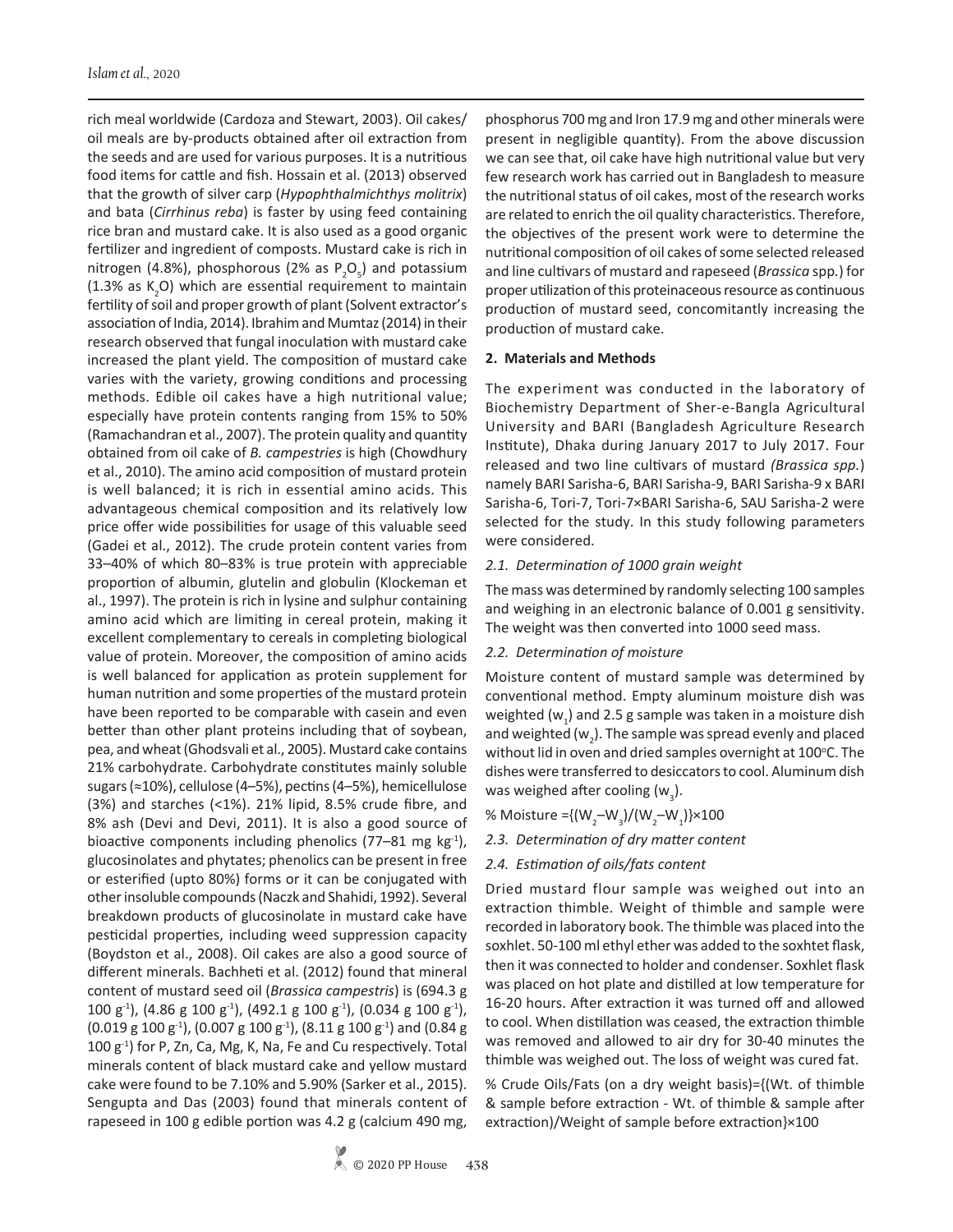The fat determined by the above procedure (Hughes, 1965) contains usual lipids including waxes pigments, certain gums and resins. A better name for these constituents would be "ether soluble extract."

- *2.5. Oil cake content*
- *2.6. Dry weight of oil cake*
- *2.7. Determination of Ash*

The sample was ignited at  $600^{\circ}$ C to burn off all organic material. The inorganic material which was not volatilize at that temperature is called ash. The procedure was described by Ranganna (1986).

#### *2.8. Estimation of total protein content*

The protein content of food stuff is obtained by estimating the nitrogen content of the material and multiplying the nitrogen value by 6.25 (according to the fact that nitrogen constitutes on average 16% of a protein molecule). This is referred to as crude protein content, since the non-protein nitrogen (NPN) present in the material is not taken in consideration. The estimation of nitrogen is done by Kjeldhal method (AOAC, 2010).

#### *2.9. Estimation of carbohydrate*

The method was described by Raghuramula et al. (2003). The content of the available carbohydrate was determined by this equation: Carbohydrate=100-[(Moisture+Protein+Ash+Oil/ Fats) g  $100 g^{-1}$ 

## *2.10. Estimation of minerals*

It includes digestion of seed sample for determination of Ca, Mg, Cu, Fe and Zn. Digestion was done by weighing 500 g dry seed sample and put into a 50 ml boiling flask. 5 ml of nitricperchloric solution was allowed on cool hot plate and turned temperature to 375°C. It was allowed to digest for 1 hour and 30 minutes. The flask was removed from digestion chamber and was cooled and 15 ml water was added. The flask was agitated and heated to dissolve the ash and filter. Analytical procedure involves a combination diluter-dispenser, 1 ml aliquot was taken from filtrate and 19 ml water (dilution 1) was added. The other dilutions were made in the following order. For Ca and Mg determination, 1 ml aliquot from dilution 1, 9 ml of water and 10 ml of 1% lanthanum solution were mixed together. It was analyzed by AA procedure. For Fe, Cu and Zn determination, the original filtrate was used to analyze these elements by AA procedure.

## *2.11. Estimation of energy*

The chemical energy content of food ingredients is usually expressed in terms of heat units (since all forms of energy are convertible into heat energy). The gross food energy was estimated by multiplying the crude protein, crude fat and total carbohydrate by at water factors 4, 9 and 4 respectively (Okwu, 2006; Osborne and Vooget, 1978).

## *2.12. Statistical analysis*

The recorded data for each character from the experiments

was analyzed statistically to find out the variation resulting from experimental treatments using MSTAT package program. The mean for all the treatments were calculated and analysis of variance of characters under the study was performed by F variance test. The mean differences were evaluated by least significance difference test. To determine the relationships among the different traits, Pearson correlation coefficients were calculated for every pair of traits using PROCCORR of SAS.

## **3. Results and Discussion**

The Nutritional composition of the oil cakes was determined by standard procedure. The results of cake analysis were presented in graphs and tables.

#### *3.1. 1000 seed weight*

The seed weight varied with their size and shape. Weight of thousands of grains were determined at 13% moisture level. The highest weight of thousands of grains was found in BARI Sarisha-9×BARI Sarisha-6 (4.892 g). The lowest thousand seed weight was found in SAU Sarisha-2 (4.459). The present values are consistent with the results reported by Chowdhury et al. (2014), Banga et al. (2013) and Siddiqui et al. (2004). Chowdhury et al. (2014) reported range of weight of thousand seed 2.5 to 4.9 g among different Bangladeshi mustard varieties and advanced lines. Banga et al. (2013) and Siddiqui et al. (2004) found that the highest amount of 1000 seed weight were 5.15 g and 3.95 g respectively. The present values are higher than the reported value of Mondal and Wahhab (2001); who found that thousand seed weight varies from 2.50-2.65 g.

#### *3.2. Moisture content*

The moisture content of different released and line cultivars of mustard and rapeseed was ranged from 4.3 to 5.1%. The highest moisture content (5.1%) was observed from BARI Sarisha-6 followed by 4.9% and 4.7% in Tori-7×BARI Sarisha-6 and SAU Sarisha-2 respectively while the lowest moisture content (4.3%) was found in BARI Sarisha-9×BARI Sarisha-6. The results for the moisture content were significantly lower than that of Sarker et al. (2015), Marnoch and Diosady (2012), BARI annual report (2012-13). According to Sarker et al. (2015) moisture content of mustard cakes ranges from 9.20±0.5% to 9.73±0.6%; and the moisture content 8.3±0.2% reported in literature by Marnoch and Diosady, (2012). BARI (2012-13) reported that moisture content ranges from 7.41 to 8.38%. These may be influenced by different level of sun drying after harvesting.

#### *3.3. Dry matter content*

A statistically significant variation was observed for dry matter content of different released and line cultivars of mustard and rapeseed that has been presented in Table 1. Significantly highest amount of dry matter was recorded in BARI Sarisha-9×BARI Sarisha-6 (95.7%) and he lowest amount of dry matter was found in BARI Sarisha-6 (94.9%) which was significantly lowest among all the variety & advanced lines.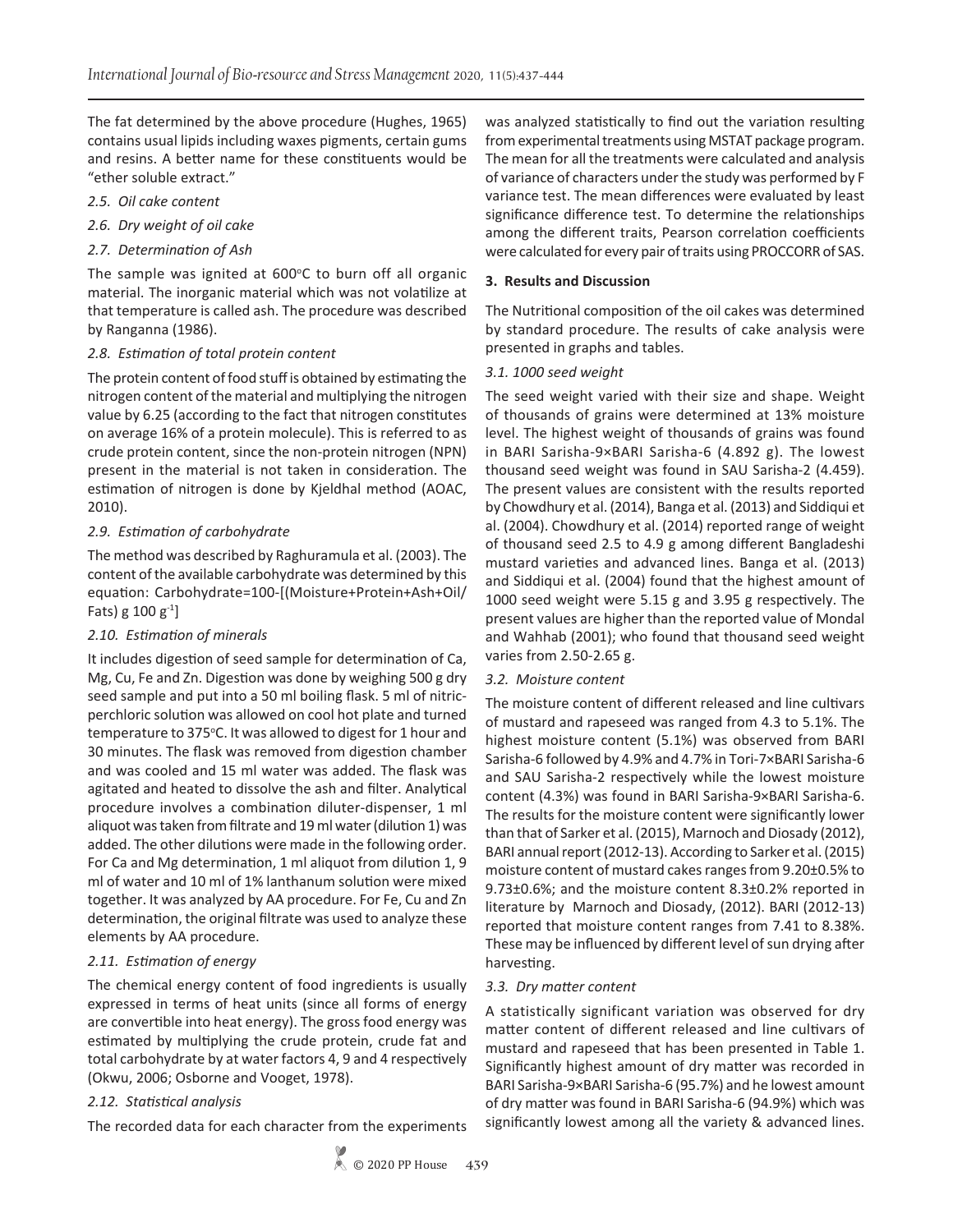Name of the released and line cultivars 1000 seed weight (at 13% moisture level) (g) Moisture (%) Dry matter (%) BARI Sarisha-6 4.72<sup>ab</sup> 5.10<sup>a</sup> 94.90<sup>e</sup> BARI Sarisha-9 4.54b 4.60cd 95.40bc BARI Sarisha-9×BARI sarisha-6 4.89<sup>a</sup> 4.30<sup>e</sup> 95.70<sup>a</sup> Tori-7  $4.64^{ab}$   $4.50^d$   $95.50^b$ Tori-7×BARI Sarisha-6  $4.74^{ab}$   $4.90^{b}$   $95.10^{d}$ SAU Sarisha-2  $4.45<sup>b</sup>$   $4.70<sup>c</sup>$   $95.30<sup>c</sup>$ LSD (*p*=0.05) 0.3355 0.1908 0.1908

Table 1: 1000 seed weight, moisture and dry matter content of different released and line cultivars of rapeseed and mustard (*Brassica* spp.)

Figure in a column followed by a common letter do not differ significantly at (*p*=0.05) level by DMRT

These variations might be due to environmental factor, soil and crop management practices. The result agreed with Sarker et al. (2015) and Chowdhury et al. (2014) who reported that dry matter content of different mustard and rapeseed was 95.2 to 96.5% and 94.5 to 95.0% respectively.

## *3.4. Oil content*

The oil content of different released and line cultivars of mustard and rapeseed varied from 38.74% to 40.55% (Table 2). The variety SAU Sarisha-2 had the lowest amount of oil contained (38.74%), while the variety BARI Sarisha-9 contained significantly highest amount of oil (40.55%) followed by Tori-7 (39.62%) and BARI Sarisha-9 X BARI Sarisha-6 (39.44%). The results clearly indicated that variety BARI Sarisha-9 (40.55%),

Table 2: Oil content, Oil cake content and dry weight of cake of different released and line cultivars of rapeseed and mustard (*Brassica* spp.)

| Name of the released<br>and line cultivars | Oil<br>content<br>(%) | Oil cake<br>(%)    | Dry weight<br>of oil cake<br>(%) |
|--------------------------------------------|-----------------------|--------------------|----------------------------------|
| BARI Sarisha-6                             | $39.22^{bc}$          | $60.78^{ab}$       | 55.68 <sup>b</sup>               |
| <b>BARI Sarisha-9</b>                      | $40.55^{\circ}$       | $59.45^{\circ}$    | $54.68^{\circ}$                  |
| BARI Sarisha-9×BARI<br>sarisha-6           | $39.44^{bc}$          | $60.56^{ab}$       | $56.26^{ab}$                     |
| Tori-7                                     | 39.62 <sup>b</sup>    | $60.38^{b}$        | 55.88 <sup>ab</sup>              |
| Tori-7×BARI Sarisha-6                      | 38.80 <sup>c</sup>    | 61.20 <sup>a</sup> | $56.30^{ab}$                     |
| SAU Sarisha-2                              | $38.74^{\circ}$       | $61.26^{\circ}$    | $56.56^{\circ}$                  |
| LSD $(p=0.05)$                             | 0.7254                | 0.7256             | 0.6880                           |

Figure in a column followed by a common letter do not differ significantly at (*p*=0.05) level by DMRT

Tori-7 (39.62%) and BARI Sarisha-9×BARI Sarisha-6 (39.44%) can be considered as better source of oil. Present values are higher than the reported value of Gadei et al. (2012) and Moser et al. (2009), who found that oil content of mustard seed ranges from 28–32%; whereas Arif et al. (2012), Bhowmik (2003), Novoselov et al. (2007) reported that oil content of rapeseed ranges from 45.67-43.87%, 42-46% and 45-46% respectively, which are slightly higher than present results. On the other hand, the present investigations were more or less similar the reported values of Niraz et al. (2001), Sengupta et al. (2003), Mondal et al. (2001). These variations might be due to biological factor, environmental factor, soil and crop management practices.

#### *3.5. Oil cake content and dry weight of oil cake*

From the Table 2 we can see that oil cake content highest in SAU Sarisha-2 (61.26%) followed by Tori-7×BARI Sarisha-6 (61.20%) and BARI Sarisha-6 (60.78%). The lowest value was found in BARI Sarisha-9 (59.45%). The highest dry weight of cake was obtained from SAU Sarisha-2 (56.56%) followed by Tori-7×BARI Sarisha-6 (56.30%) and BARI Sarisha-9×BARI Sarisha-6 (56.26%) while it was lowest in BARI sarisha-9 (54.68%). The results were supported by Chowdhury et al. (2014) and Appelqvist and Ohlson (1992). Chowdhury et al. (2014) found that percentage of oil cake range from 58.14 to 59.95% and Appelqvist and Ohlson (1992), reported that rape seed oil contain 58% cake.

#### *3.6. Ash content*

Ash content ranged from 11.00% to 14.00% (Table 3). Significantly highest amount of ash contained was recorded in SAU Sarisha-2 (14.00%) followed by Tori-7×BARI Sarisha-6 (13.50%) and lowest in BARI Sarisha-9 (11.00%). The present values were significantly higher than the reported value of Sarker et al*.* (2015).

## *3.7. Protein content*

The statistically highest amount of protein was obtained from

| Table 3: Protein, ash and carbohydrate content of the         |
|---------------------------------------------------------------|
| different released and line cultivars of rapeseed and mustard |
| <i>(Brassica spp.)</i>                                        |

| Name of the released<br>and line cultivars | Ash<br>$(\%)$      | Protein<br>$(\%)$    | Carbohydrate<br>$(\%)$ |
|--------------------------------------------|--------------------|----------------------|------------------------|
| BARI Sarisha-6                             | $12.10^{d}$        | 26.60c               | 16.98c                 |
| BARI Sarisha-9                             | 11.00 <sup>f</sup> | $25.05$ <sup>f</sup> | $18.80^{\circ}$        |
| <b>BARI Sarisha-9×BARI</b><br>sarisha-6    | 12.20 <sup>c</sup> | $26.15^{d}$          | $17.91^{b}$            |
| Tori-7                                     | $11.25^{\circ}$    | $25.55^{\circ}$      | 19.08 <sup>a</sup>     |
| Tori-7×BARI Sarisha-6                      | $13.50^{b}$        | $27.15^{b}$          | $15.65$ <sup>d</sup>   |
| SAU Sarisha-2                              | 14.00 <sup>a</sup> | $28.05^{\circ}$      | $14.51^e$              |
| LSD $(p=0.05)$                             | 0.01819            | 0.01819              | 0.6928                 |

Figure in a column followed by a common letter do not differ significantly at (*p*=0.05) level by DMRT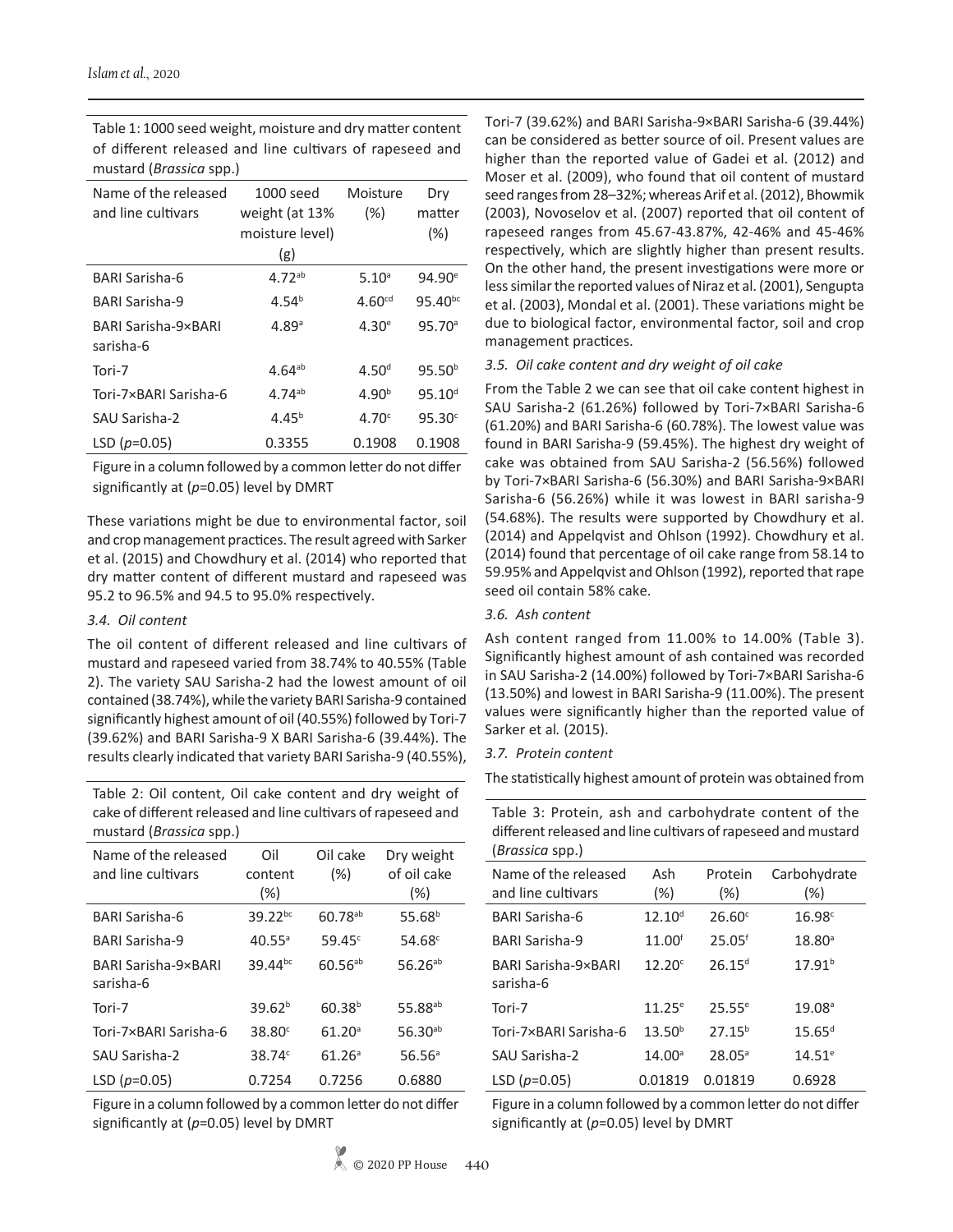SAU Sarisha-2 (28.05%) followed by Tori-7×BARI Sarisha-6 (27.15%) and BARI Sarisha-6 (26.60%) while BARI Sarisha-9 contained lowest amount of protein (25.05%) (Table 3). The present values are more or less similar with the reported values of other researchers (Sarker et al., 2015; Chowdhury et al., 2010; Mirza et al., 1998) but these results are lower than the reported value (34.0-45.0%) of Prapakornwiriya and Diosady (2004). Sengupta and Das (2003) revealed that protein content of rapeseed were ranges from 44.2-44.7%. This might be due to the nitrogen fertilizer application, ecology and agronomics practices.

## *3 8. Carbohydrate content*

The higher amount of carbohydrate was found in Tori-7 (19.08%) which was statistically similar with BARI Sarisha-9 (18.80%). The lowest amount of carbohydrate was obtained from SAU Sarisha-2 (14.51%). The present values are slightly lower than the reported values of Bachheti et al. (2012) and Gopalan et al. (1981). Bachheti et al. (2012) found that mustard seeds contain 23.8% carbohydrate and Gopalan et al. (1981) stated that dry mustard seeds contained 20-23% carbohydrate.

## *3. 9. Minerals content*

#### *3.9.1. Major minerals*

Calcium content ranged from 0.722% to 1.006% (Table 4). Highest amount of calcium Ca was observed in Tori-7 (2.7%) followed by BARI Sarisha-6 (0.840%) and lowest amount was obtained from SAU Sarisha-2 (0.722%). The result were supported by some other workers (Sarker et al., 2015; Arif

| Table 4: Major and minor minerals content of the different released and line cultivars of rapeseed and mustard (Brassica spp.) |                       |                       |                      |                    |                      |  |
|--------------------------------------------------------------------------------------------------------------------------------|-----------------------|-----------------------|----------------------|--------------------|----------------------|--|
| Name of the released and line<br>cultivars                                                                                     | Ca<br>(%)             | Mg<br>(%)             | Cu<br>(ppm)          | Fe<br>(ppm)        | Zn<br>(ppm)          |  |
| <b>BARI Sarisha-6</b>                                                                                                          | 0.8400 <sup>b</sup>   | 0.7300 <sup>b</sup>   | $3.200^{\circ}$      | $32.00^e$          | 42.10 <sup>c</sup>   |  |
| <b>BARI Sarisha-9</b>                                                                                                          | 0.8200c               | $0.3700^{\circ}$      | 3.250 <sup>b</sup>   | 30.00 <sup>f</sup> | 44.30 <sup>b</sup>   |  |
| BARI Sarisha-9×BARI sarisha-6                                                                                                  | 0.7380e               | $0.6170$ <sup>d</sup> | $2.105^{\circ}$      | 78.54 <sup>b</sup> | 40.02 <sup>d</sup>   |  |
| Tori-7                                                                                                                         | 1.006 <sup>a</sup>    | 0.8380a               | 3.001 <sup>d</sup>   | $101.3^{\circ}$    | $33.42^e$            |  |
| Tori-7×BARI Sarisha-6                                                                                                          | $0.7970$ <sup>d</sup> | 0.6640c               | $3.955$ <sup>a</sup> | $75.30^{\circ}$    | $51.12$ <sup>a</sup> |  |
| SAU Sarisha-2                                                                                                                  | 0.7220e               | 0.6020 <sup>d</sup>   | $1.205$ <sup>f</sup> | $37.86^{d}$        | 24.30 <sup>f</sup>   |  |
| LSD $(p=0.05)$                                                                                                                 | 0.01819               | 0.01819               | 0.01819              | 0.09965            | 0.1286               |  |

Figure in a column followed by a common letter do not differ significantly at (*p*=0.05) level by DMRT

et al., 2012; Bachheti et al., 2012, Josefson, 1988; Sengupta and Das, 2003). Bachheti et al*.* (2012) and Sengupta and Das (2003) reported that mustard contain 492.1 mg and 490 mg respectively, while Josefson (1988) stated that mustard contain 0.7% Ca. Magnesium content ranged from 0.370% to 0.838% (Table 4). The highest amount of Mg was found in Tori-7 (0.838%); followed by BARI Sarisha-6 (0.730%) and the lowest amount was in BARI Sarisha-9 (0.370%). The present investigations were supported by reported value of Sarker et al. (2015), Arif et al. (2012), Bachheti et al. (2012), Josefson (1988), Sengupta and Das (2003).

## *3.9.2. Minor minerals*

From Table 4 we found that Copper content ranged from 1.205-3.955 ppm. Highest amount of Cu observed in Tori-7×BARI Sarisha-6 (3.955 ppm) and lowest amount of Cu observed in SAU Sarisha-2 (1.205 ppm). Which were supported by Sarker et al. (2015), Arif et al. (2012), Bachheti et al. (2012), Josefson (1988), Sengupta and Das (2003). Iron content ranged from 30.0 to 101.3 ppm. Highest amount of Fe was observed in Tori-7 (101.3 ppm). The variety BARI Sarisha-9 showed lowest amount of Fe (30.00 ppm). The present values were higher than the reported values of Bachheti et al. (2012) and Josefson (1988); who found that Fe content of mustard seed oil were 8.11 (g 100  $g^{-1}$ ) and 18 ppm respectively. The zinc

content ranged from 24.30 to 51.12 ppm. Highest amount of Zn was found in Tori-7×BARI Sarisha-6 (51.12 ppm). The lowest amount was found in SAU Sarisha-2 (24.30 ppm). The present values were supported by Bachheti et al. (2012) and Josefson (1988).

Correlation was estimated between the eight traits are given in Table 5. Ash content was significantly and positively correlated with protein content (0.972\*\*) but negatively correlated with carbohydrate (-0.973\*\*), Ca (-0.636\*\*) and Cu (-0.366\* ). Protein content was negatively correlated with carbohydrate (-0.975\*\*), Ca (-0.570\*\*) and Cu (-0.432\* ). Among the minerals, Ca had significant positive correlations with Mg (0.550\*\*), Cu (0.487\*\*) and Fe (0.491\*\*). Mg and Cu had positive correlations with Fe (0.625\*\*) and Zn (0.864\*\*) respectively. Carbohydrate is positively correlated with Ca (0.642\*\*). In the present study though the protein content was high in most of the treatment but it was negatively correlated with Ca and Cu content but the result was disagreed with Ashok et al. (2016) and Olkhovych et al. (2016) who found that protein content was positively correlated with copper in different sorghum species and in *Pistia stratiotes* respectively. Iron content was positively correlated with Mg and Ca suggesting the possibility of combining selection for both micronutrients the result agreed with Ashok et al. (2016) who reported that Mg and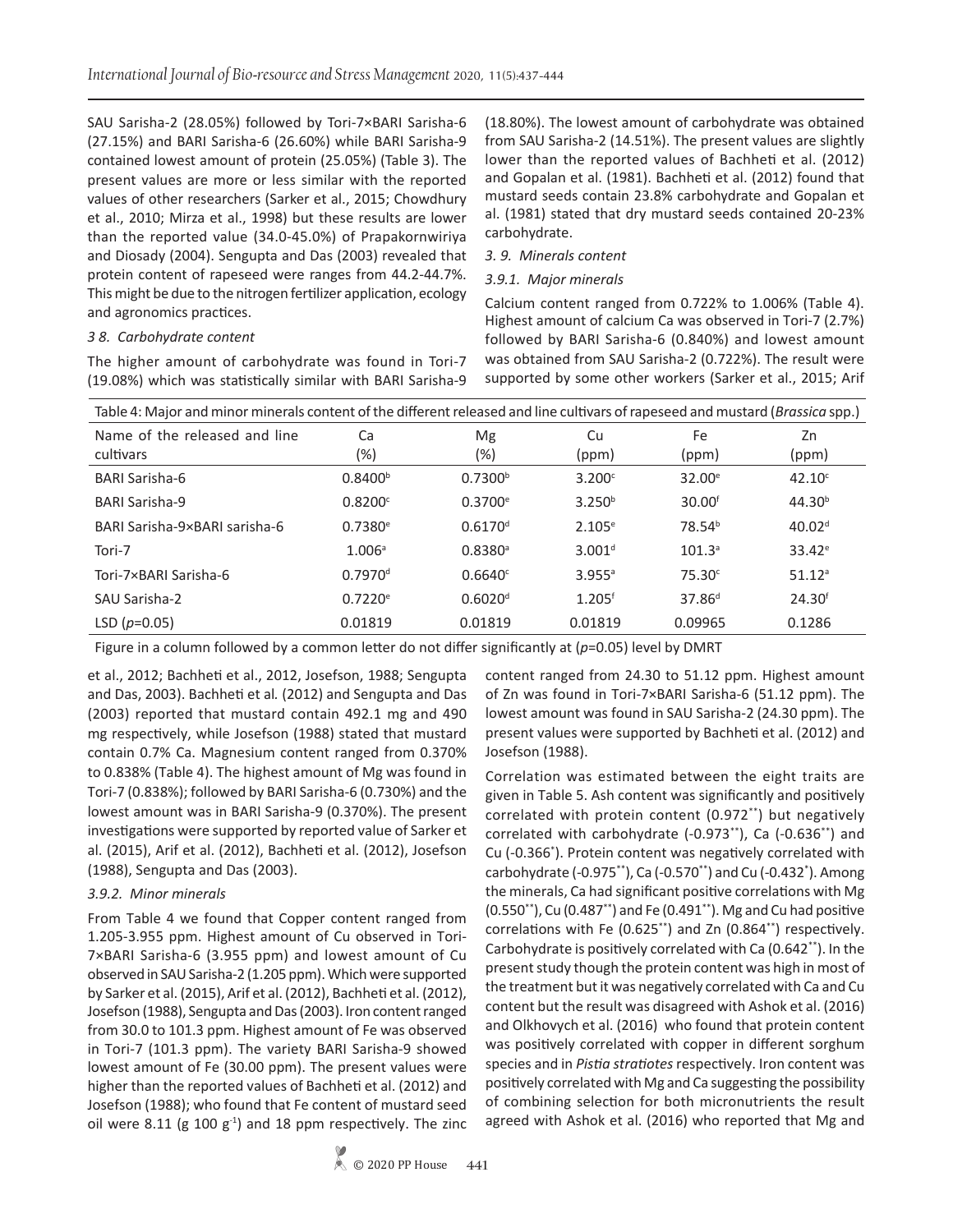| Traits                                                                                                     | Ash (%)    | Protein (%) | Carbohydrate (%) | Ca (%)    | Mg(%)      | Cu (ppm)   | Fe (ppm) | Zn (ppm) |
|------------------------------------------------------------------------------------------------------------|------------|-------------|------------------|-----------|------------|------------|----------|----------|
| Ash (%)                                                                                                    | 1          |             |                  |           |            |            |          |          |
| Protein (%)                                                                                                | $0.972**$  |             |                  |           |            |            |          |          |
| Carbohydrate (%)                                                                                           | $-0.973**$ | $-0.975**$  | 1                |           |            |            |          |          |
| Ca (%)                                                                                                     | $-0.636**$ | $-0.570**$  | $0.642**$        | 1         |            |            |          |          |
| Mg (%)                                                                                                     | 0.087      | 0.195       | $-0.010$         | $0.550**$ | 1          |            |          |          |
| $Cu$ (ppm)                                                                                                 | $-0.366*$  | $-0.432*$   | 0.344            | $0.487**$ | 0.072      | 1          |          |          |
| Fe (ppm)                                                                                                   | $-0.110$   | $-0.183$    | 0.314            | $0.491**$ | $0.625$ ** | 0.161      | 1        |          |
| Zn (ppm)                                                                                                   | $-0.220$   | $-0.340$    | 0.225            | 0.044     | $-0.199$   | $0.864$ ** | 0.039    | 1        |
| **: Significant at the ( $p=0.01$ ) probability level; * Significant at the ( $p=0.05$ ) probability level |            |             |                  |           |            |            |          |          |

Table 5: Correlation coefficients for minerals, ash, protein, and carbohydrate traits of different released and line cultivars of mustard and rapeseed (*Brassica* spp.)

Ca content increases with Iron in different sorghum species.

## *3.10. Energy obtained from oil cakes*

 From the Figure 1 we can found that highest amount of energy from carbohydrate was obtained in Tori-7 (76.33 kcal  $g^{-1}$ ) and lowest amount found in SAU Sarisha-2 (58.05 kcal  $g^{-1}$ ) while highest energy from protein observed in SAU Sarisha-2 (112.2 kcal  $g^{-1}$ ) whereas lowest amount of energy (100.2 kcal  $g^{-1}$ ) from protein observed in BARI Sarisha-9. The Gross energy obtained from the oil cake ranged from 170.25 to 178.53 kcal  $g^{-1}$ . The highest amount of gross energy found from Tori-7 (178.53 kcal g<sup>-1</sup>) followed by BARI Sarisha-9×BARI Sarisha-6 (176.23 kcal  $g^{-1}$ ); while lowest amount of gross energy recorded from SAU Sarisha-2 (170.25 kcal  $g^{-1}$ ).





#### **4. Conclusion**

None of the released and line cultivars of rapeseed and mustard oil cake performed best by all nutrient parameters. SAU Sarisha-2 performed best considering the oil cake, protein and ash contents while Oil cake of Tori-7, Tori-7*×* BARI Sarisha-6, BARI Sarisha-6 showed the good performance for the most mineral contents. So, it may be concluded that, these released and line cultivars can be grown in large scale as a source oil cake.

## **5. References**

- AOAC, 2010. Official methods of analysis. Association of official analytical chemists, Washington, DC.
- Appelqvist, L.A., Ohlson., 1992. Rapeseed, Elsevier Publishing co., London NY. P. 37.
- Arif, M., Nasiruddin, Masood, T., Shah, S.S., 2012. Evaluation of oil seeds for their potential nutrients. ARPN Journal of Agricultural and Biological Science 7(9), 730−734.
- Ashok, B., Girish, G., Ramachandran, V., Ganapathi, T.R., 2016. Genotypic variation for seed protein and mineralcontent among post-rainy season-grownsorghum genotypes. The Crop Journal 4, 61−67.
- Bachheti, R.K., Rai, I., Joshi, A., Rana, V., 2012. Physicochemical study of seed oil of *Prunus armeniaca* L. grown in Garhwal region (India) and its comparison with some conventional food oils. International Food Research Journal 19(2), 577−581.
- Banga, R.S., Dhawan, K., Singh, D., 2013. Quality and yield of Indian mustard genotypes as influenced by different fertility levels. Oilseeds Section, Department of Plant Breeding, CCS Haryana Agricultural.University, Hisar (India).
- BARI Annual Report, 2012-13. Bangladesh Agriculture Research Institute, Joydebpur, Gazipur-1701.
- Bauer, B., Kostik, V., Gjorgeska, B., 2018. Fatty acid composition of seed oil obtained from different canola varieties and advanced lines. *Farmaceutski glasnik*. 71, 1/2018.
- BBS (Bangladesh Bureau of Statistics), 2019. Statistical Year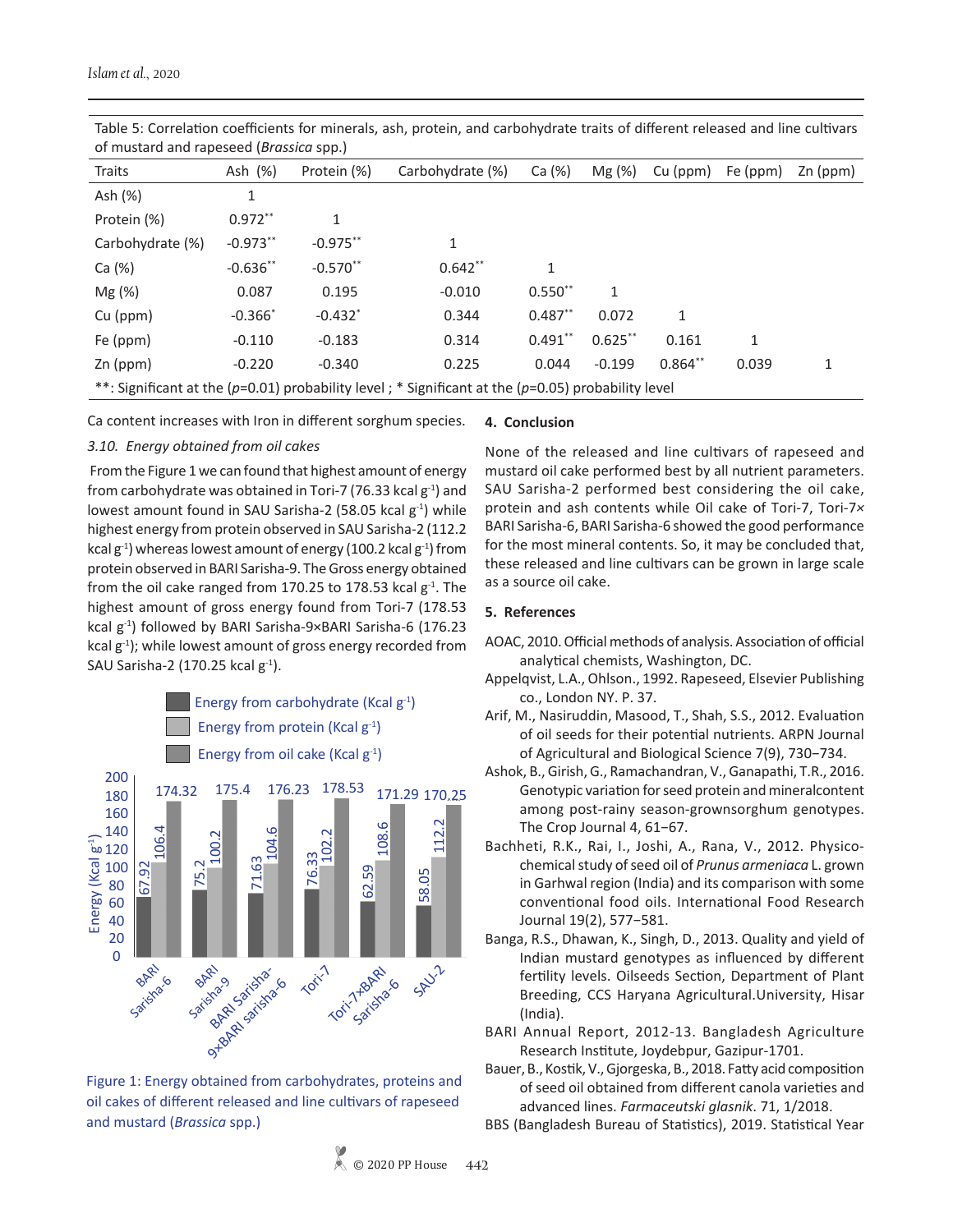book of Bangladesh. Bangladesh Bureau of Statistics, Statistics Divisions, Ministry Planning, Govt. Peoples Republic of Bangladesh, Dhaka, 477.

- Bhowmik, T.P., 2003. Oilseed Brassicas (constrain and their management). Principle Scientist (Retd.), Division of Mycology and pathology. Indian Agricultural Research Institute, New delhi, India.
- Boydston, R.A., Anderson, T., Vaughn, S.F., 2008. Mustard (*Sinapis alba*) Seed Meal Suppresses Weeds in Container-grown Ornamentals, Horticultural Science 43(3), 800–803.
- Cardoza, V., Srewart, C.N., 2003. Increased Agrobacterium mediated transformation and rooting efficiencies in canola (*Bassica napus* L.) from hypocotyls segment explants. Plant Cell Report Journal 21(6), 599–604.
- Chowdhury, M.F.N., Ahmed, M.S.K.U., Nuruddin, M.M., Hosen, M., 2010. Study on fatty acid composition, oil and protein of different released and line cultivars of mustard and rapeseeds. Bangladesh Research Publication Journal 4(1), 7.
- Chowdhury, M.F.N., Ahmed, K.U., Hosen, M., Paul, R.K., Bhattacharjya, D.K., 2014. Evaluation of Grain Weight, Moisture, Dry Matter, Oil Cake, *β*-carotene, Oil Constant and Aflatoxin Content of Different Released and line cultivars of Mustard and Rapeseed. IOSR Journal of Agriculture and Veterinary Science 7(6), 34–39.
- Devi, N.S., Devi, W.V., 2011. Nutrient Analysis of Some Poultry Feedstuffs Locally Available in Manipur, India, World Journal of Dairy Food Science 6(2), 136–139.
- FAOSTAT, 2019. Food and Agriculture Organization of the United Nations, FAOSTAT. FAO Statistics Division.
- Gadei, G., Gaceu, L., Gruia, R., 2012. Preliminary research regarding the impact of mustard flour addition in bread, proceeding of BIOATLAS Conference, Transylvania University of Brasov, Faculty of Food and Turism.
- Ghodsvali, A., Khodaparast, M.H.H., Vosoughi Diosady, L.L., 2005. Preparation of canola protein materials using membrane technology and evaluation of meals functional properties. International Journal of Food Research 38(2) 223–231.
- Gopalan, C., Rama Sastri, B.V., Balasubraminian, S.C., 1981. Nutritive value of Indian foods. National institute of nutrition, ICMR, Hyderabad, India.
- Hughes, M., 1965. Determination of moisture and oil in the seed of winter rape (*B. napus*). Comparison of extraction methods or the estimation of oil. Journal of Agricultural 20, 745–747.
- Hossain, M.D.I., Ahmed, S., Reza, M.D.S., Hossain, M.D.Y., Islam, M.N., Ara, J., Islam, R., 2013. Effects of organic fertilizer and supplementary feeds on growth performance of silver carp (*hypophthalmichthys molitrix*) and bata (*cirrhinus reba*) fry in nursery ponds, International Journal of Research in Applied, Natural and Social Sciences 1(2), 117–124.
- Ibrahim, S., Mumtaz, E, 2014. Application of agro-waste products as organic and value added biofertilizer for improving plant growth. Journal of Pharmacy and clinical Science 8, 35−41 <www.arpapress.com/Volumes/JPCS/ Vol8/JPCS\_8\_05.pdf> Assessed on 13.5.2014.
- Josefson, E., 1988. Chemistry of the oil Industry. Indian Journal of Plant Physiology 2(4), 250−251.
- Klockeman, D.M., Toledo, R., Sims, K.A., 1997. Isolation and characterization of defatted canola meal protein. Journal of Agricultural Food Chemistry 45(10), 3867−3870.
- Marnoch, R., Diosady, L.L., 2012. Production of mustard protein isolates from oriental mustard seed (*Brassica juncea* L.). Journal of the American Oil Chemists' Society 83(1), 65–69.
- Mirza, M., Sirazul, H., Ullah, M.A., Awwal, A., 1998. Variation of seed weight, oil and fatty acid composition in linseed oil. Bangladesh Journal of Agricultural Research 23(2), 307–314.
- Mondal, M.R.I., Wahhab, M.A., 2001. Production technology of oilseeds. Oilseed Research Laboratory, Bangladesh Agriculture Research Institute. Joydebpur, Gazipur, 6–24.
- Moser, B.R., Shah, S.N., Winkler, J.K., Vaughn, S.F., Evangelista, R.L., 2009. Composition and physical properties of cress (*Lepidium sativum* L.) and field pennycress (*Thlaspi arvense* L.) oils. Industrial Crops and Products 30(2), 199–205.
- Naczk, M., Shahidi, F., 1992. Phenolic constituents in rapeseed, Plant Polyphenols. In: Hemingway, R.W., Laks, P.E., Branham, S.J. (Eds.), Synthesis, Properties, Significance, (Plenum press, New York), 895–910.
- Naznin, S., Kawochar, M.A., Sultana, S., Bhuiyan, M.S.R., 2018. Genetic variability, character association and path analysis in *Brassica rapa* L. Bangladesh Journal of Agricultural Research 40(2), 305–323.
- Niraj, K., Rajesh, K., Srivastava, S., Sahai, V.N., Sinha, S.K., 2001. Oil content and fatty acid profile of late sown Indian mustard. Department of plant Breeding. Rajendra Agricultural University 10(1), 5–7.
- Novoselov, M.A., Sahai, V.N., Mondal, M., 2007. Oil content in different oilseed released and line cultivars of Bangladesh*.* Indian Journal of Agricultural Research 22, 7–10.
- Okwu, D.E., 2006. Proximate composition and functional properties of four cultivars of bambara groundnut (*Voandzeia subterranea*). Journal of Plant Foods and Human Nutrition 53, 153–158.
- Olkhovych, O., Volkogon, M., Taran, N., Batsmanova, L., Kravchenko, I., 2016. The Effect of Copper And Zinc Nanoparticles on the Growth Parameters, Contents of Ascorbic Acid, and Qualitative Composition of Amino Acids and Acylcarnitines in *Pistia stratiotes* L. (Araceae) Nanoscale Research Letters 11, 218. Published online 2016 Apr 23. Doi: 10.1186/s11671-016-1422-9.